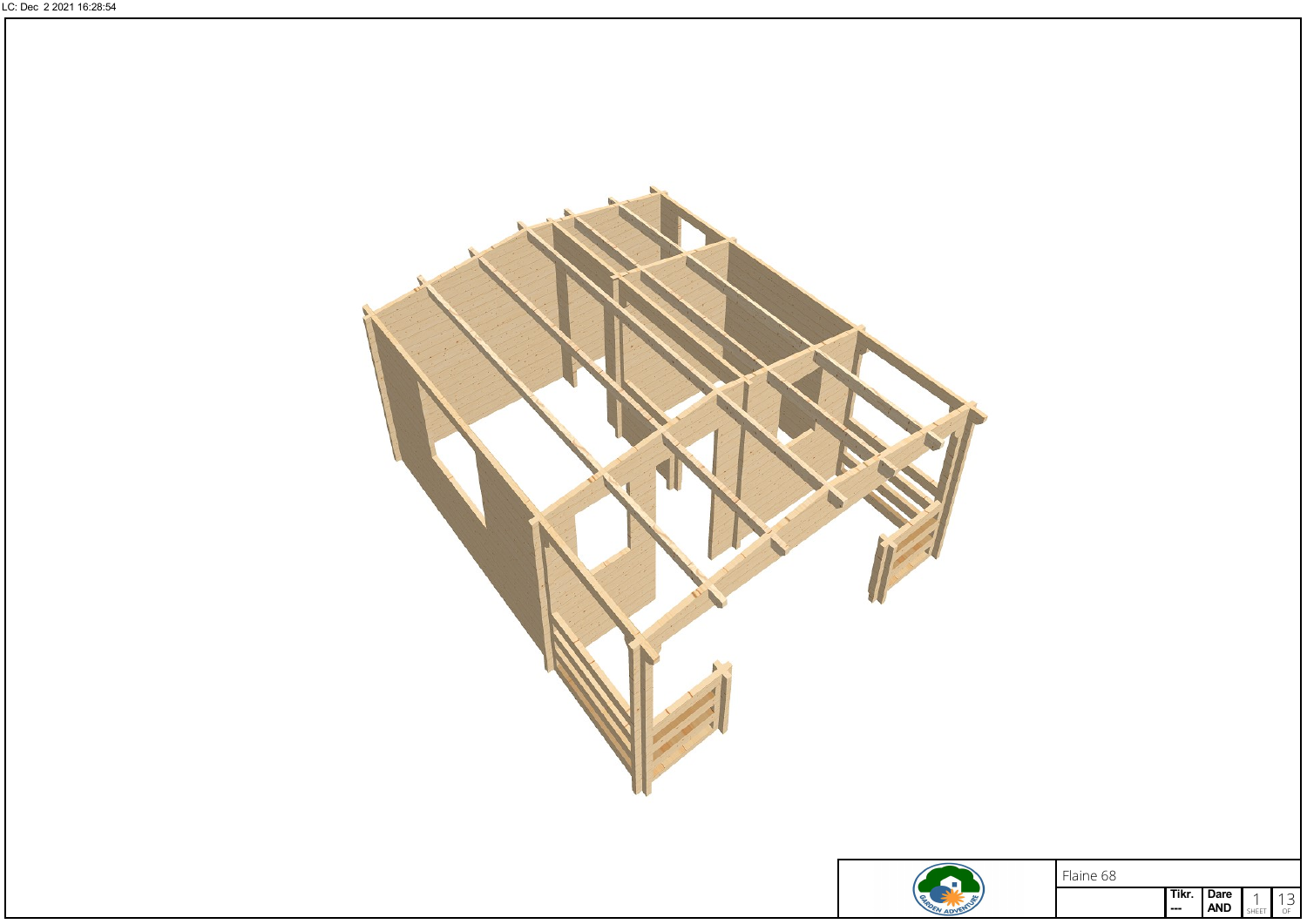



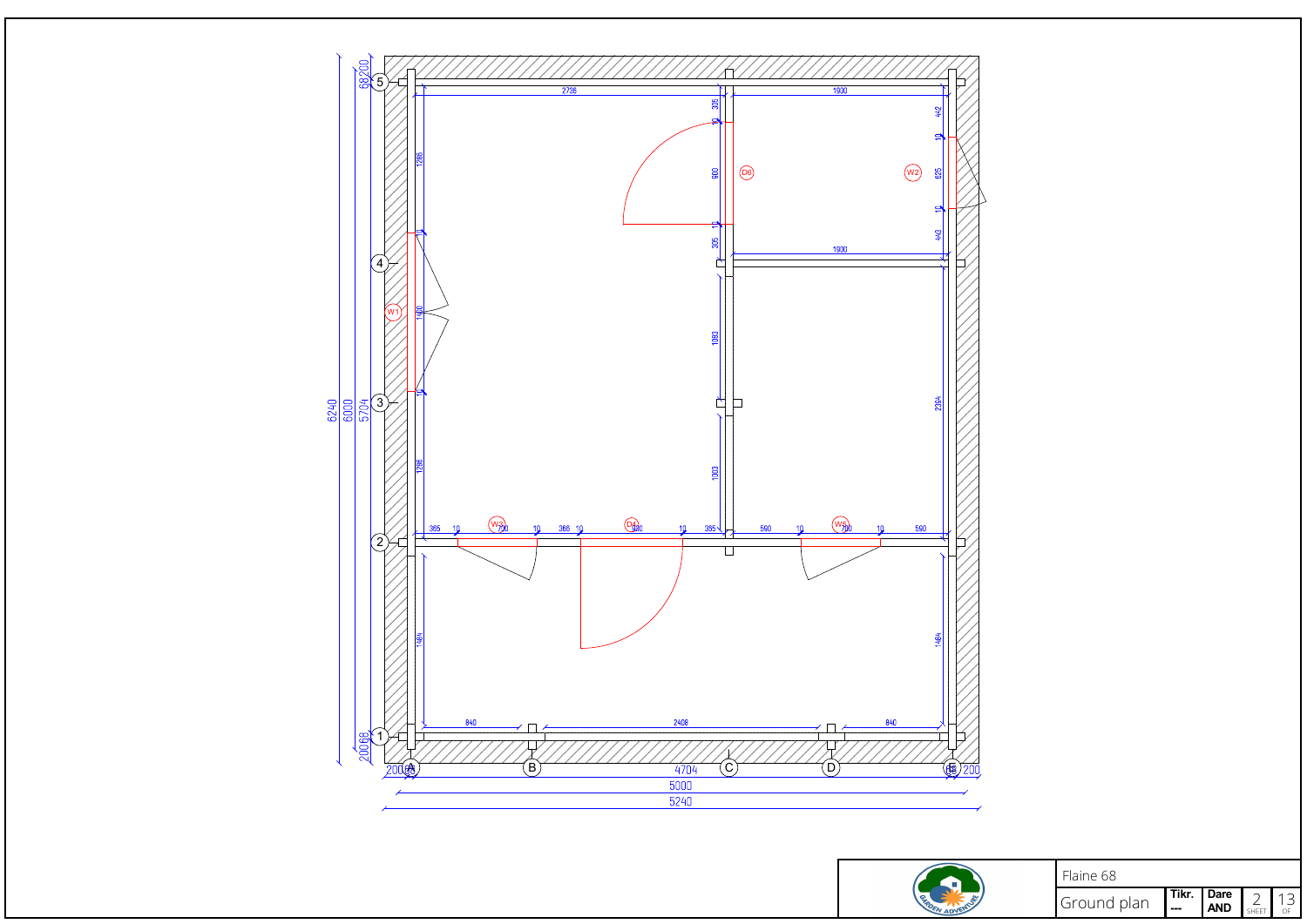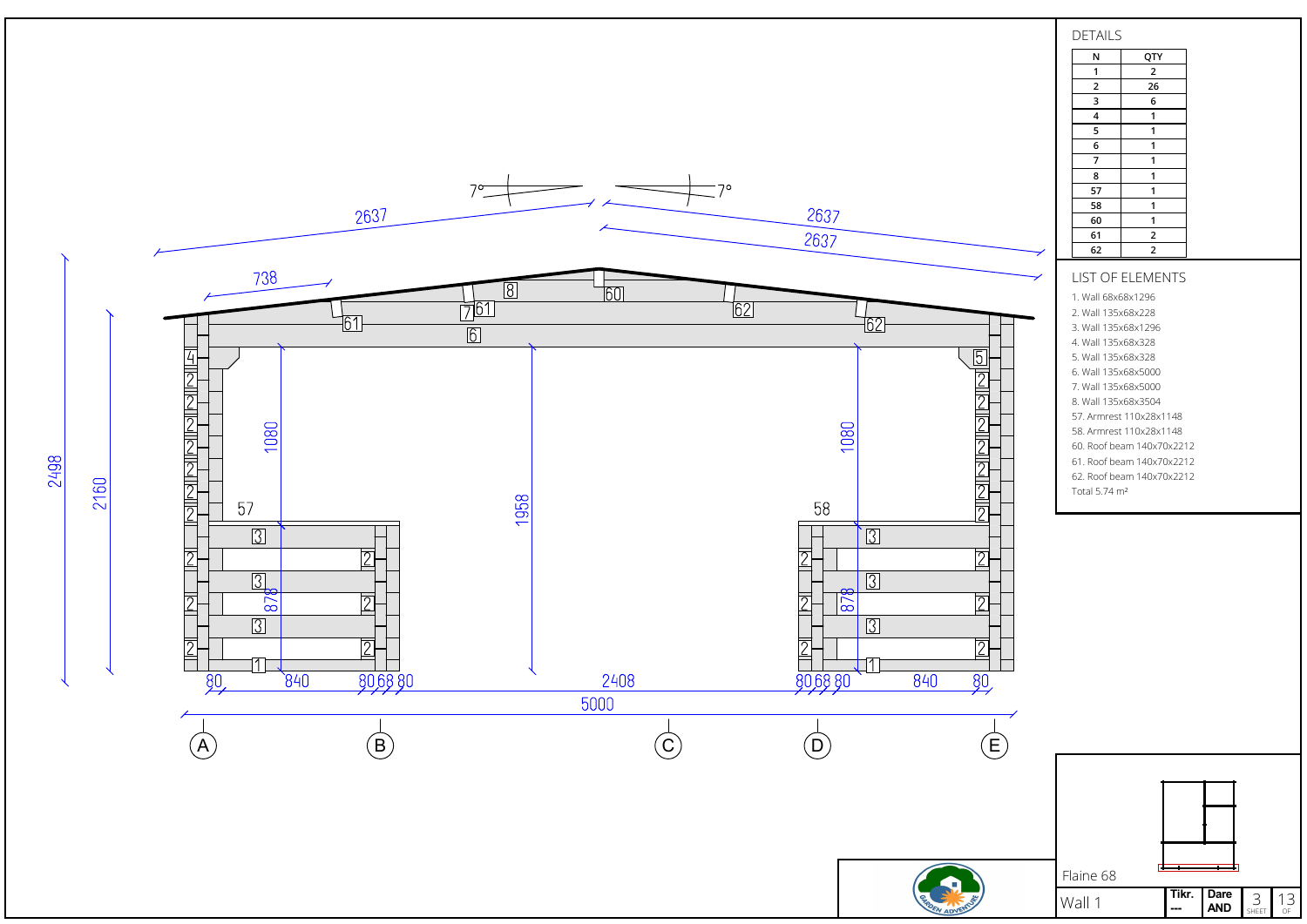



9. Wall 135x68x1826 10. Wall 135x68x4174 2. Wall 135x68x228 11. Wall 135x68x4288 12. Wall 135x68x1826 13. Wall 135x68x1434 14. Wall 135x68x1434 4. Wall 135x68x328 15. Wall 135x68x1534 16. Wall 135x68x1946 17. Wall 135x68x4294 59. Armrest 110x28x1644 Total 9.46 m²



2160

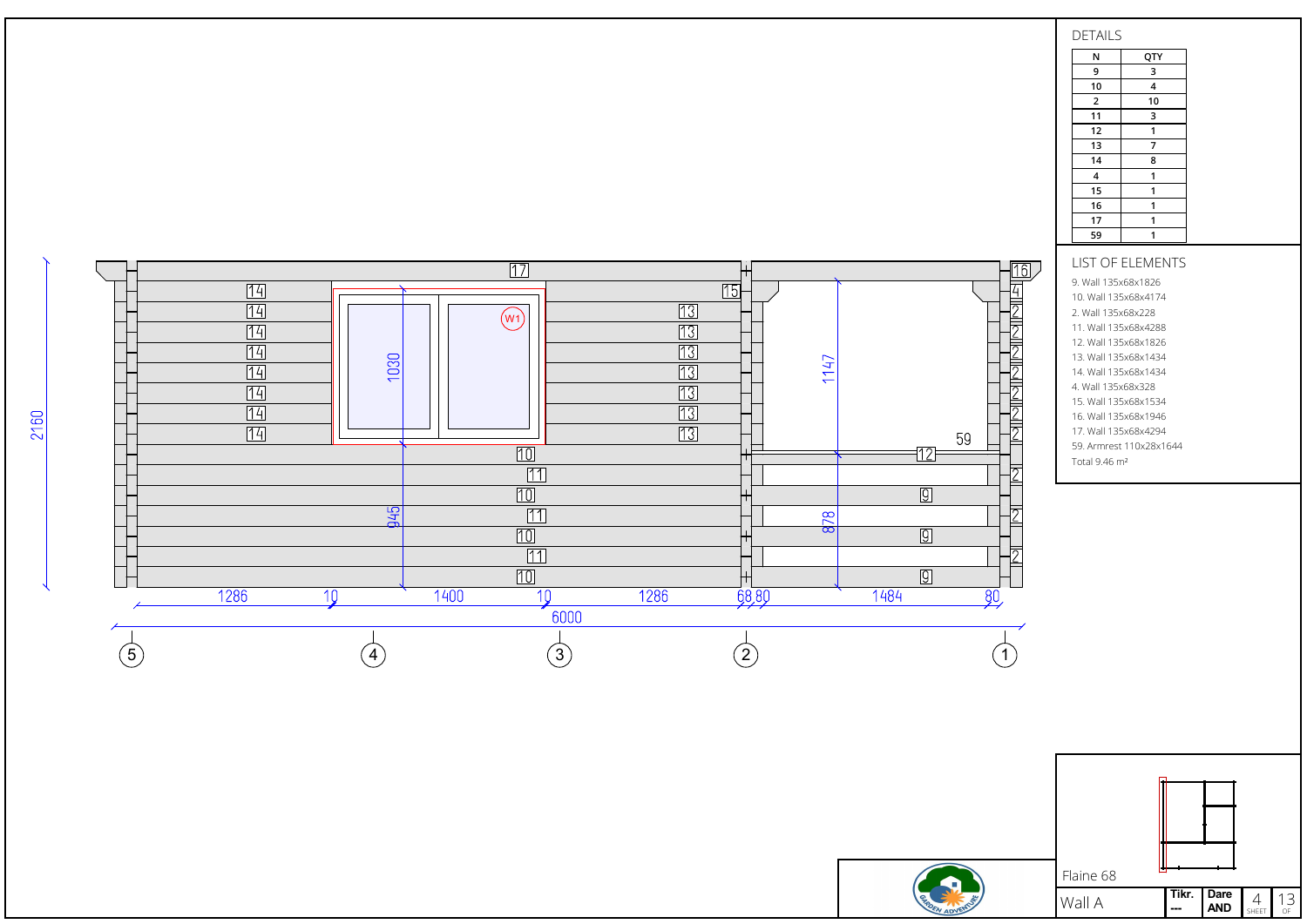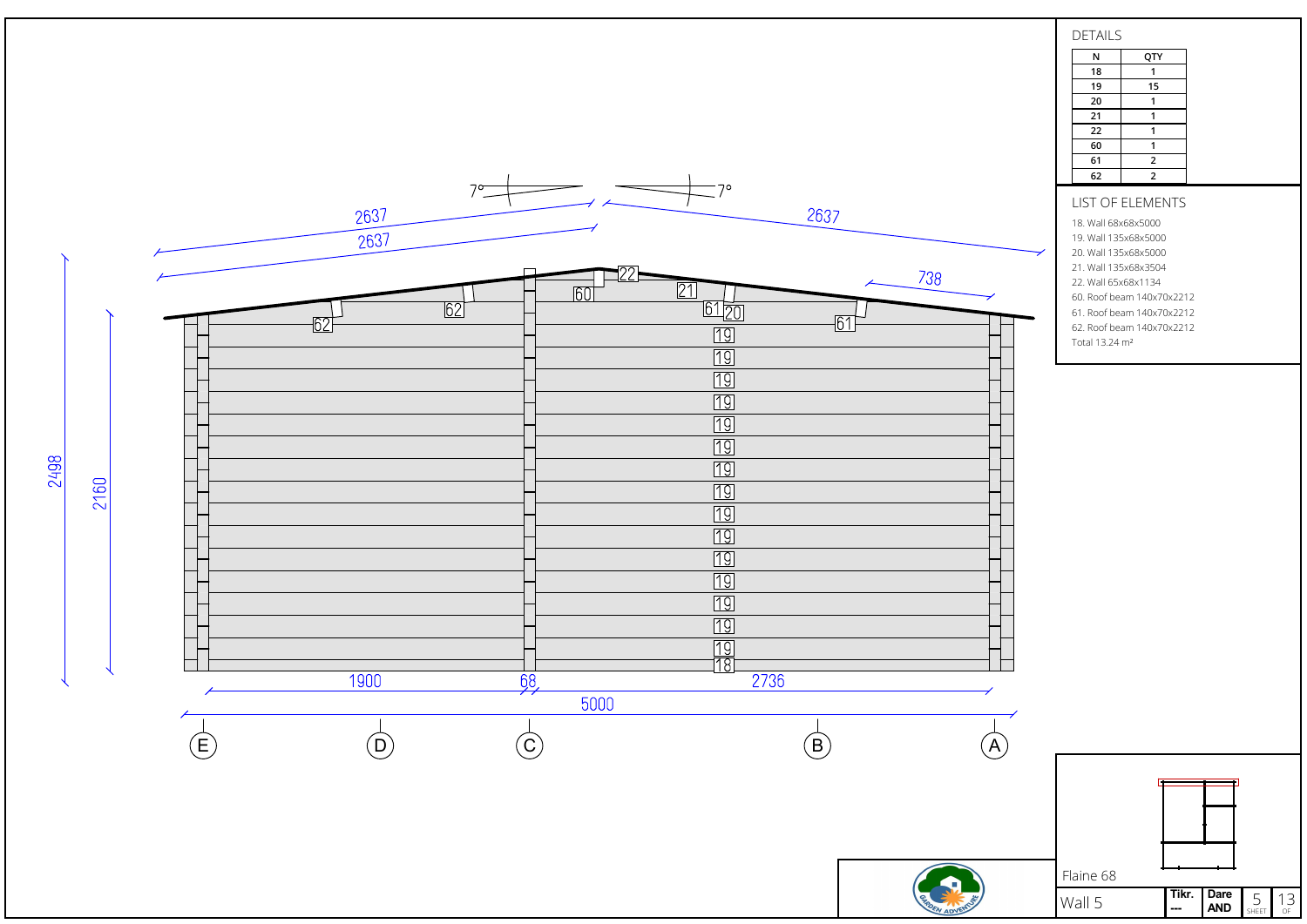





Tikr. | Dare AND Tikr. Dare  $6 \nightharpoonup 13$ <br>--- AND SHEET  $0$ F

 $\frac{23}{2}$ 

 $\overline{24}$ 

25

26

27

28

29

N QTY 9 2

> $\overline{2}$  $\overline{10}$

> > 6

1

 $\overline{2}$ 

1

4

5

2160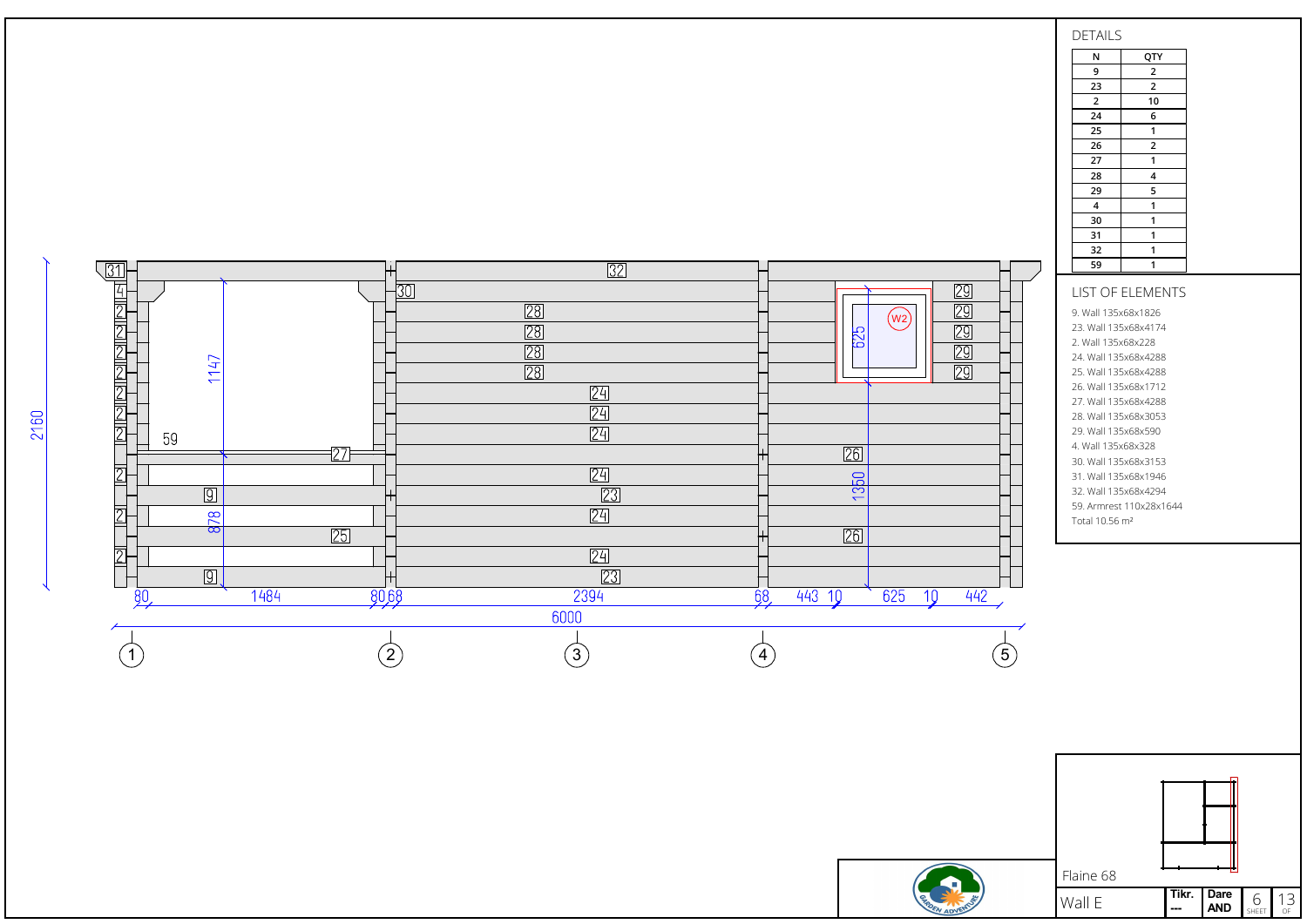| DETAILS |     |
|---------|-----|
|         | OTY |
|         |     |

|    | <b>OTY</b> |  |
|----|------------|--|
|    | h          |  |
| 33 |            |  |
|    |            |  |

LIST OF ELEMENTS

2. Wall 135x68x228 33. Wall 68x68x228

Total 0.20 m²



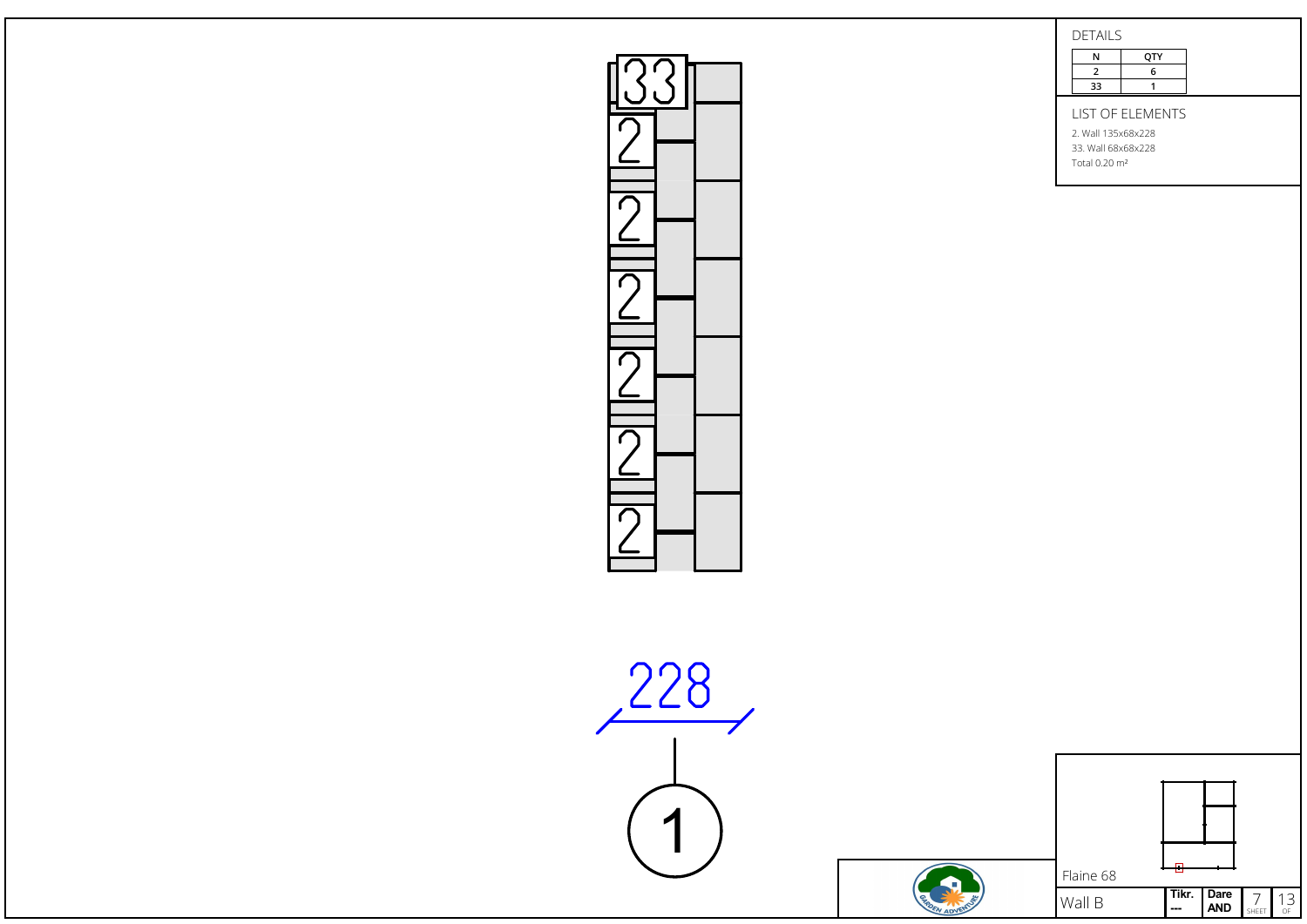| <b>DETAILS</b> |     |
|----------------|-----|
|                | OTY |
|                |     |

|    | OTY |  |
|----|-----|--|
|    | 6   |  |
| 33 |     |  |
|    |     |  |

LIST OF ELEMENTS

2. Wall 135x68x228 33. Wall 68x68x228

Total 0.20 m²



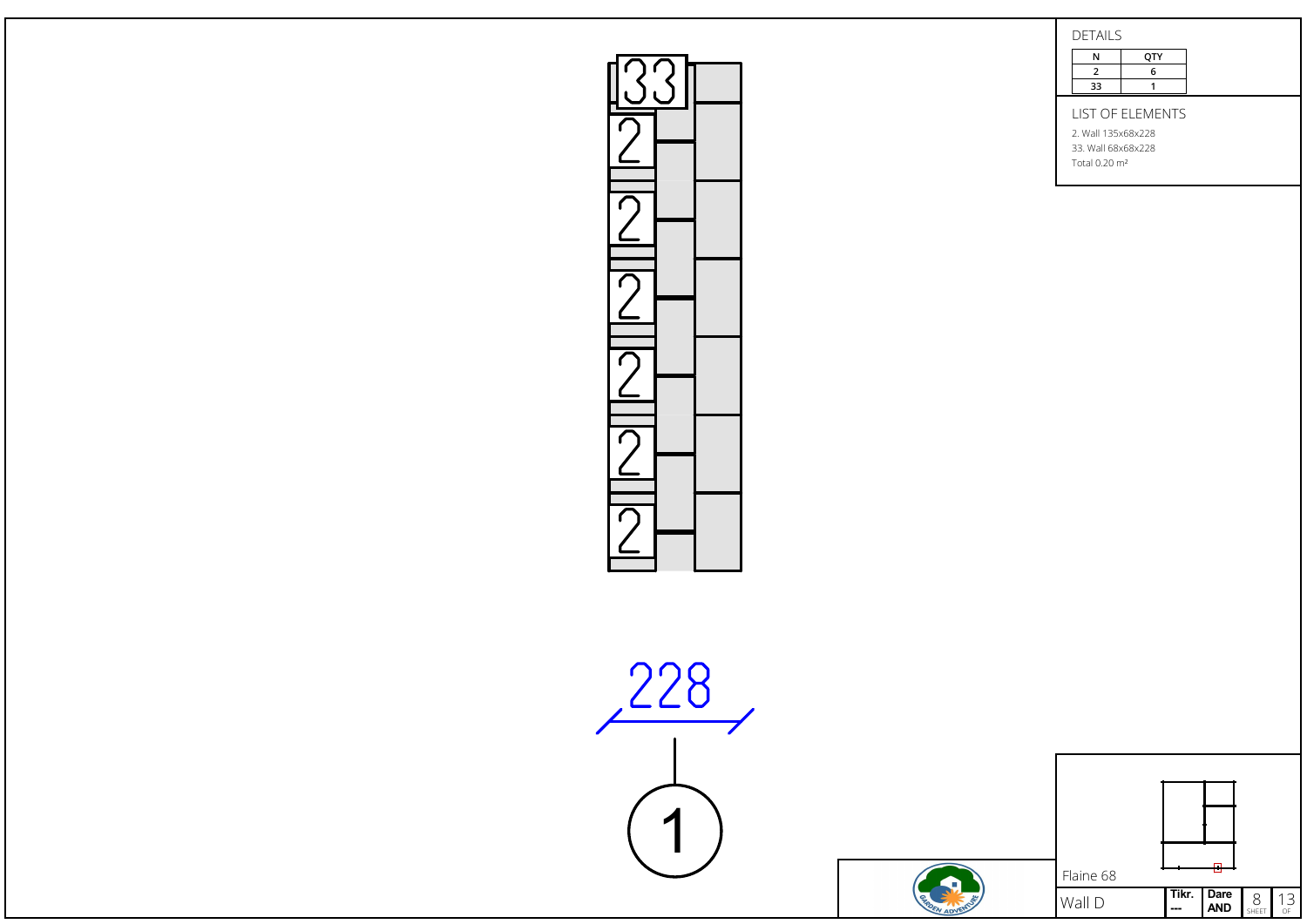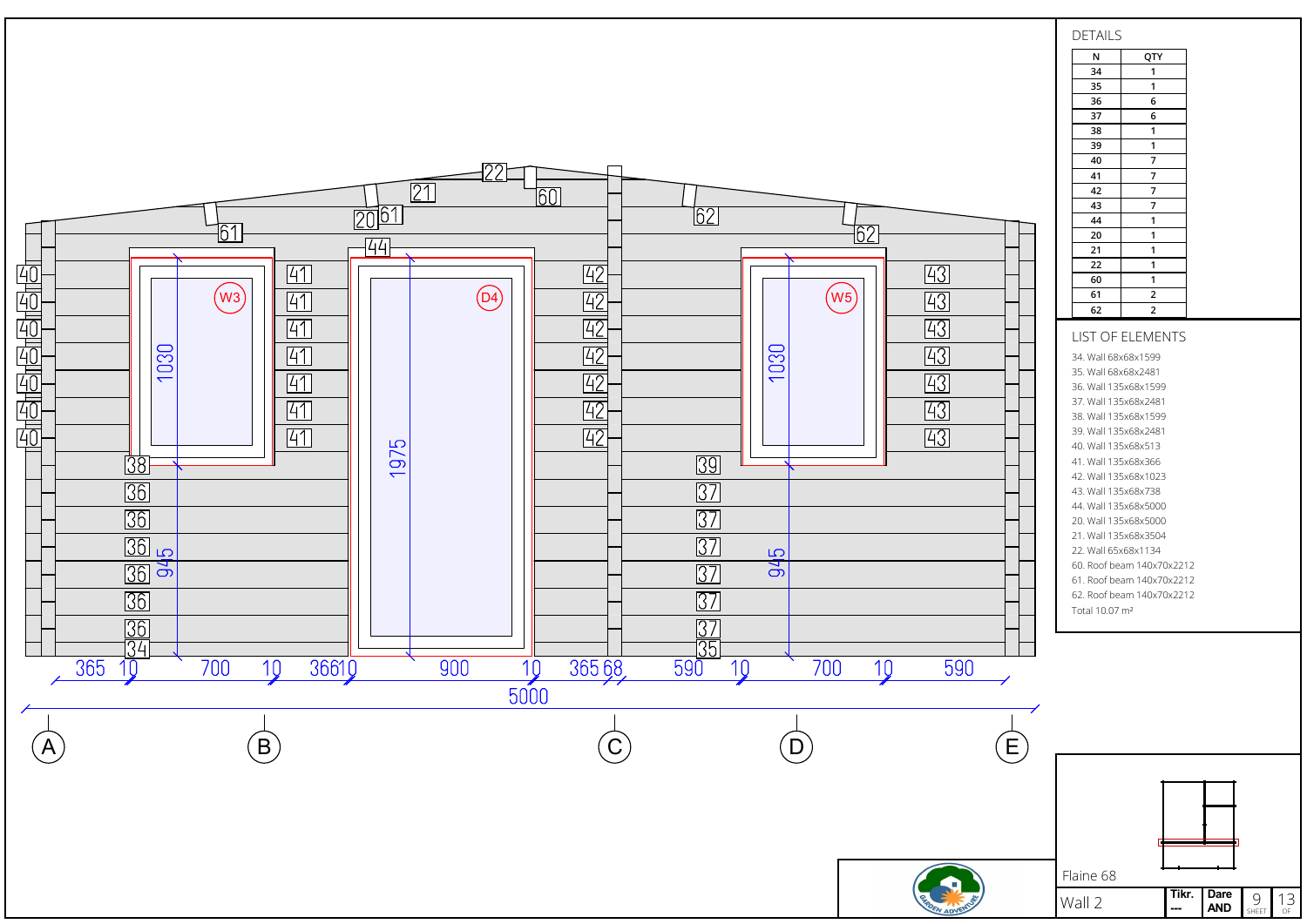

## DETAILS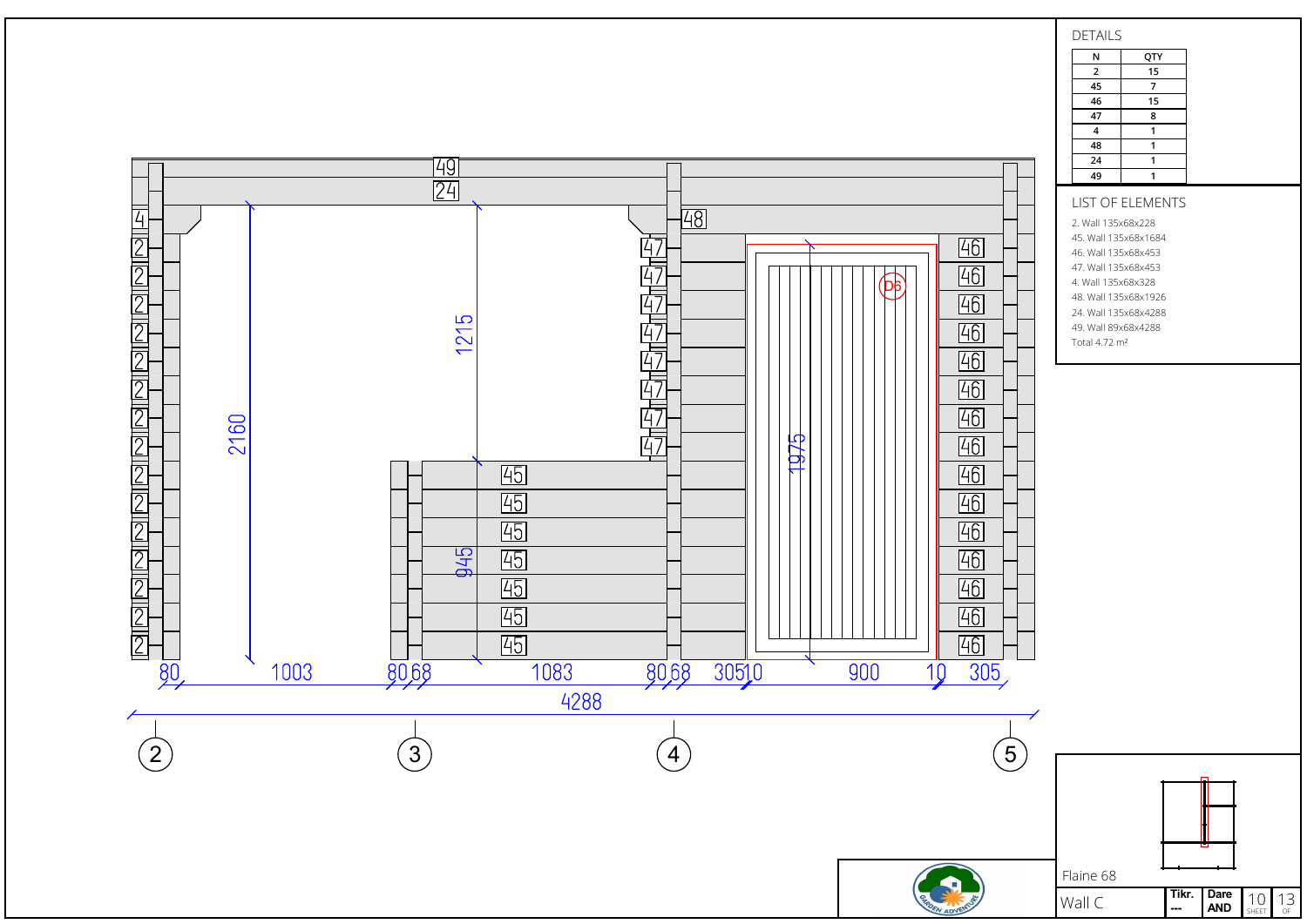

DETAILS

N QTY  $\begin{array}{|c|c|c|}\n\hline\n50 & 1 \\
\hline\n51 & 15\n\end{array}$  $\begin{array}{|c|c|c|}\n\hline\n51 & 15 \\
\hline\n52 & 1\n\end{array}$  $\frac{1}{1}$  $\overline{53}$ 54 1 62 2

## LIST OF ELEMENTS

50. Wall 68x68x2196 51. Wall 135x68x2196 52. Wall 135x68x2196 53. Wall 135x68x1448 54. Wall 30x68x263 62. Roof beam 140x70x2212

Total 5.72 m²

Tikr. | Dare AND Tikr. Dare  $11$  13 Flaine 68 Wall 4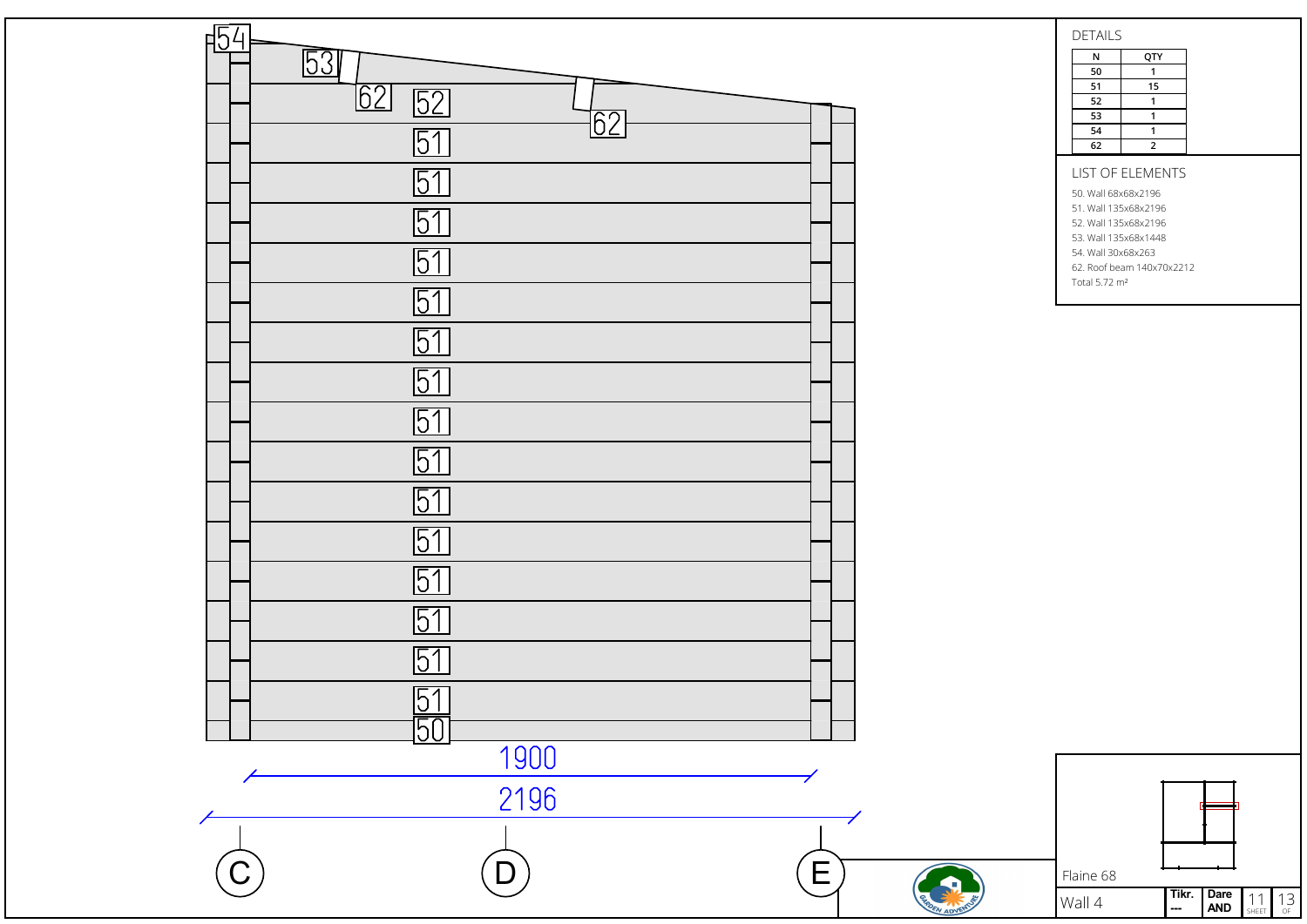$DETALC$ 

| DETAILD |     |  |
|---------|-----|--|
| N       | QTY |  |
| 55      |     |  |
| 2       | 6   |  |
| 56      |     |  |
|         |     |  |

LIST OF ELEMENTS

55. Wall 68x68x228 2. Wall 135x68x228

56. Wall 67x68x228

Total 0.22 m²



r

|                          | Flaine 68 |       |             |                     |               |
|--------------------------|-----------|-------|-------------|---------------------|---------------|
| $\overline{\mathscr{E}}$ | Wall 3    | Tikr. | Dare<br>AND | 12 <sub>shEET</sub> | $\frac{13}{}$ |